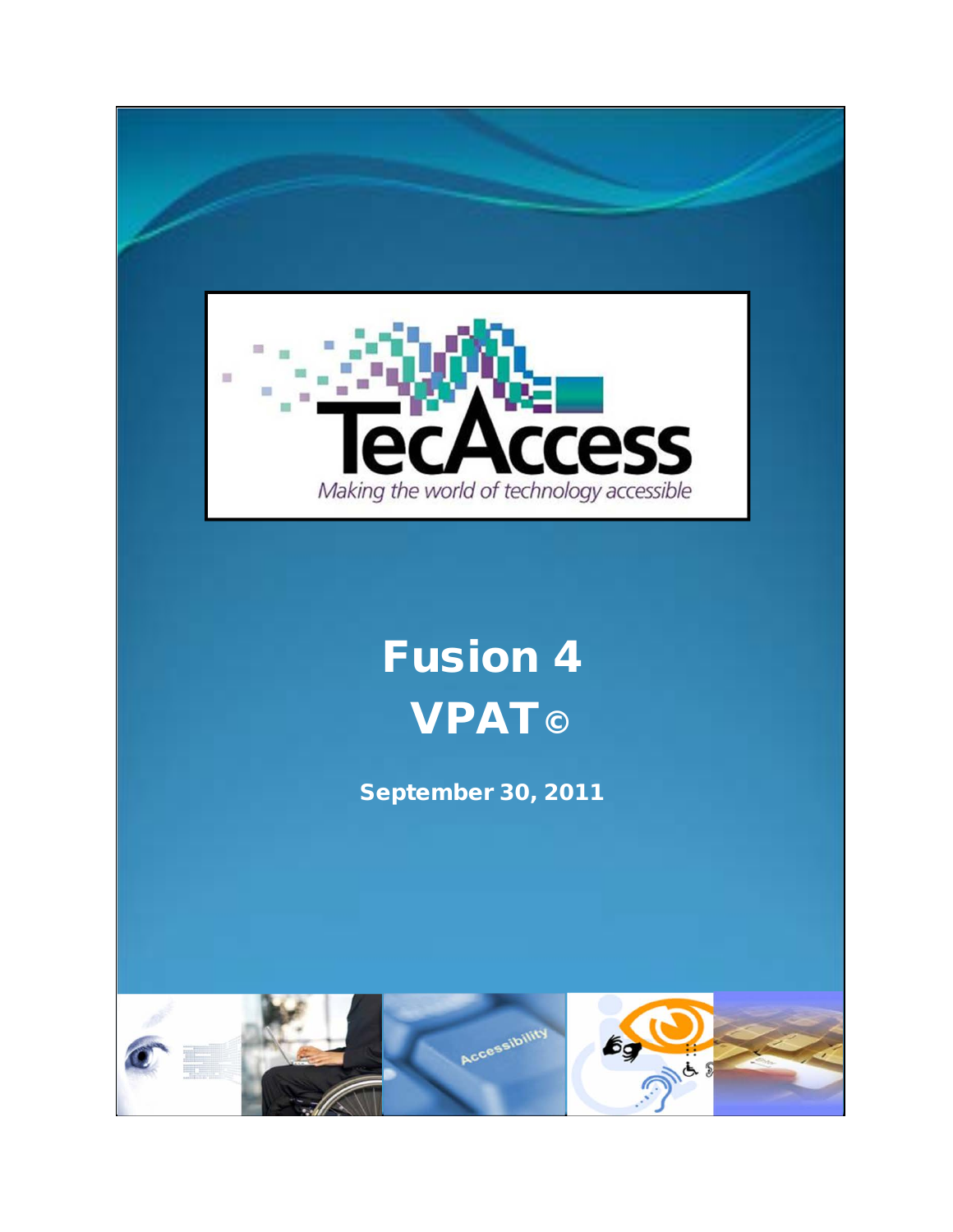

## **VPAT©**

Since the VPAT must be comprehensive, all Section 508 issues on all pages must be corrected to sustain compliance.

| <b>Criteria</b>                                                                    | <b>Supporting</b><br><b>Features</b>      | <b>Remarks and Explanations</b>                     |
|------------------------------------------------------------------------------------|-------------------------------------------|-----------------------------------------------------|
| Section 1194.21 Software Applications<br>and Operating Systems                     | Supports with<br><b>Exceptions</b>        | Please refer to the 1194.21 section for<br>details. |
| Section 1194.22 Web-based Intranet<br>and Internet Information and<br>Applications | Not Applicable                            | Does Not Support                                    |
| Section 1194.23 Telecommunications<br>Products                                     | Not Applicable                            | Not Applicable                                      |
| Section 1194.24 Video and Multi-<br>media Products                                 | Not Applicable                            | Not Applicable                                      |
| Section 1194.25 Self-Contained,<br><b>Closed Products</b>                          | Not Applicable                            | Not Applicable                                      |
| Section 1194.26 Desktop and Portable<br>Computers                                  | Not Applicable                            | Not Applicable                                      |
| Section 1194.31 Functional<br>Performance Criteria                                 | <b>Supports with</b><br><b>Exceptions</b> | Please refer to the 1194.31 section for<br>details. |
| Section 1194.41 Information,<br>Documentation, and Support                         | <b>Supports</b>                           | Please refer to the 1194.41 section for<br>details. |

#### **Support Levels**

| <b>Support Level</b>                                       | <b>Description</b>                                                                                                                                                               |
|------------------------------------------------------------|----------------------------------------------------------------------------------------------------------------------------------------------------------------------------------|
| <b>Supports</b>                                            | Use this language when you determine the product<br>fully meets the letter and intent of the Criteria.                                                                           |
| <b>Supports with Exceptions/Minor</b><br><b>Exceptions</b> | Use this language when you determine the product<br>does not fully meet the letter and intent of the<br>Criteria, but provides some level of access relative to<br>the Criteria. |
| <b>Supports through Equivalent</b><br><b>Facilitation</b>  | Use this language when you have identified an<br>alternate way to meet the intent of the Criteria or<br>when the product does not fully meet the intent of<br>lthe Criteria.     |

TecAccess LLC 2410 Granite Ridge Road Building A, Unit 1 Rockville, VA 23146 **CONFIDENTIAL AND PROPRIETARY**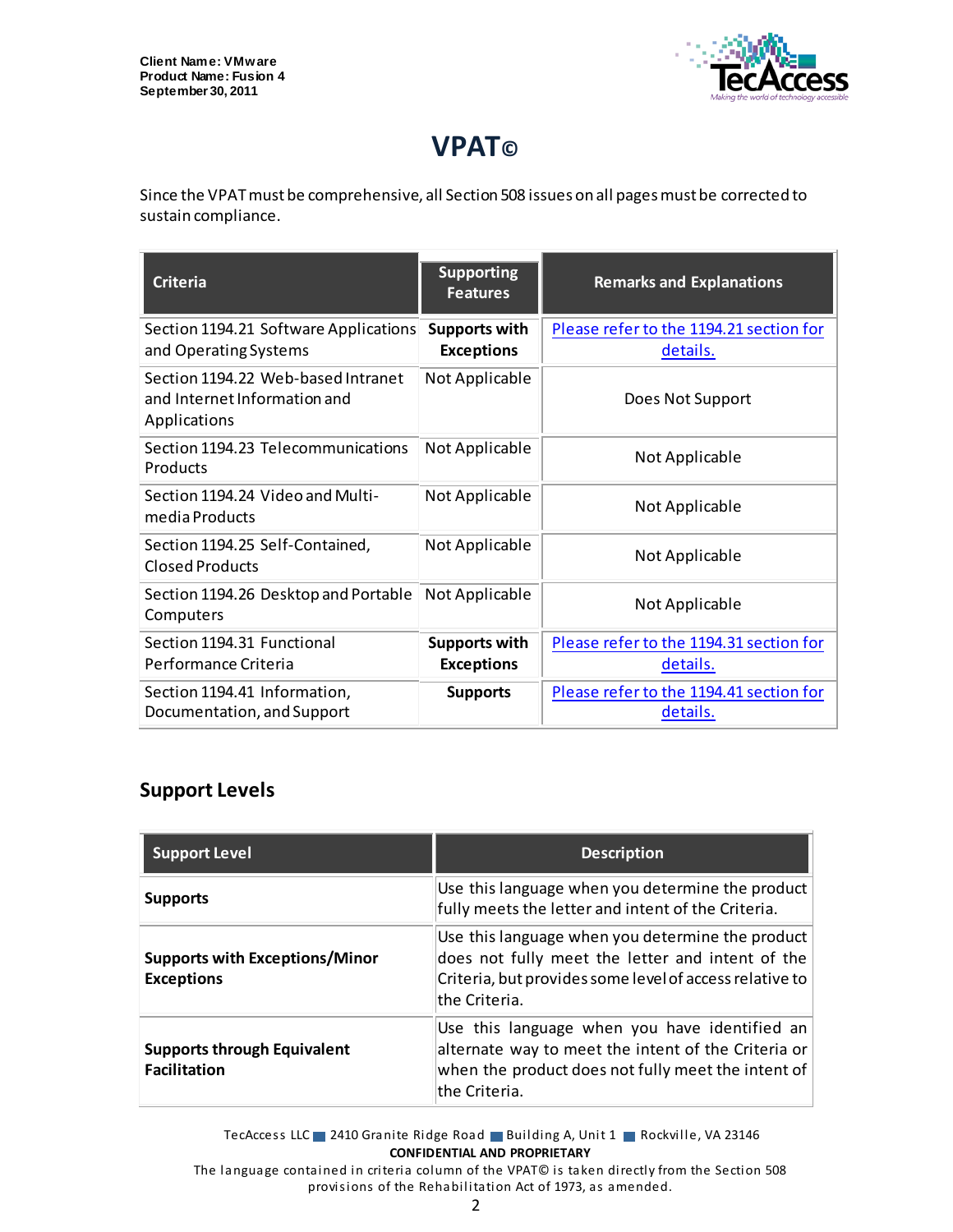

| <b>Support Level</b>                                                | <b>Description</b>                                                                                                                                                                                                                                                                                                                                  |
|---------------------------------------------------------------------|-----------------------------------------------------------------------------------------------------------------------------------------------------------------------------------------------------------------------------------------------------------------------------------------------------------------------------------------------------|
| Supports when combined with<br><b>Compatible AT</b>                 | Use this language when you determine the product<br>fully meets the letter and intent of the Criteria when<br>used in combination with Compatible Assistive<br>Technology ("AT"). For example, many software<br>programs can provide speech output when<br>combined with a compatible screen reader<br>(commonly used AT for people who are blind). |
| Does Not Support                                                    | Use this language when you determine the product<br>does not meet the letter or intent of the Criteria.                                                                                                                                                                                                                                             |
| <b>Not Applicable</b>                                               | Use this language when you determine the Criteria<br>does not apply to the specific product.                                                                                                                                                                                                                                                        |
| Not Applicable - Fundamental<br><b>Alteration Exception Applies</b> | Use this language when you determine a<br>Fundamental Alteration of the product would be<br>required to meet the Criteria (see the access board's<br>standards for the definition of "fundamental<br>alteration").                                                                                                                                  |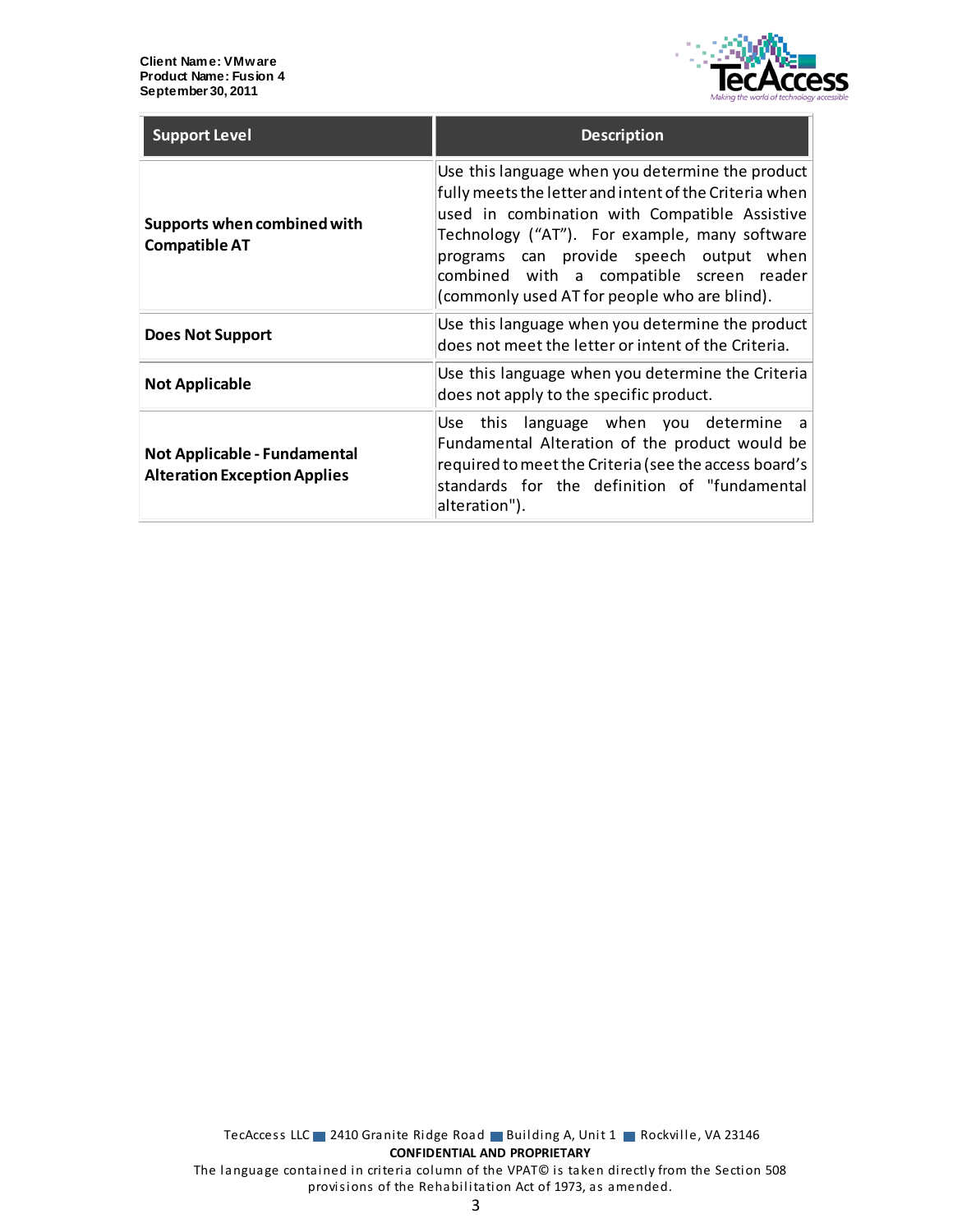

#### <span id="page-3-0"></span>**§1194.21 Software Applications and Operating Systems**

| <b>Criteria</b>                                                                                                                                                                                                                                                                                                                                                                                                                                                                                                                                                                                      | <b>Support Level</b>                      | <b>Remarks and Explanations</b>                                                                                                                                                                        |
|------------------------------------------------------------------------------------------------------------------------------------------------------------------------------------------------------------------------------------------------------------------------------------------------------------------------------------------------------------------------------------------------------------------------------------------------------------------------------------------------------------------------------------------------------------------------------------------------------|-------------------------------------------|--------------------------------------------------------------------------------------------------------------------------------------------------------------------------------------------------------|
| (a) When software is designed to<br>run on a system that has a<br>keyboard, product functions shall<br>be executable from a keyboard<br>where the function itself or the<br>result of performing a function<br>can be discerned textually.                                                                                                                                                                                                                                                                                                                                                           | <b>Supports</b>                           | VMware Fusion provides keyboard<br>shortcuts or keyboard accessible menus<br>for all commands.                                                                                                         |
| (b) Applications shall not disrupt<br>or disable activated features of<br>other products that are identified<br>as accessibility features, where<br>those features are developed and<br>documented according to industry<br>standards. Applications also shall<br>not disrupt or disable activated<br>features of any operating system<br>that are identified as accessibility<br>features where the application<br>programming interface for those<br>accessibility features has been<br>documented by the manufacturer<br>of the operating system and is<br>available to the product<br>developer. | <b>Supports</b>                           | VMware Fusion does not disrupt or<br>disable accessibility features.                                                                                                                                   |
| (c) A well-defined on-screen<br>indication of the current focus<br>shall be provided that moves<br>among interactive interface<br>elements as the input focus<br>changes. The focus shall be<br>programmatically exposed so that<br>Assistive Technology can track<br>focus and focus changes. (Related<br>to well-defined focus control<br>which will also be visually<br>indicative).                                                                                                                                                                                                              | <b>Support with</b><br><b>Exceptions</b>  | Focus is indicated visually for all items<br>that can be focused using the keyboard.<br>However, the screen views in the Library<br>and Snapshot views are not<br>programmatically accessible.         |
| (d) Sufficient information about a<br>user interface element including<br>the identity, operation and state<br>of the element shall be available<br>to Assistive Technology. When an<br>image represents a program                                                                                                                                                                                                                                                                                                                                                                                   | <b>Supports with</b><br><b>Exceptions</b> | Most elements have labels, expose state<br>and role information correctly; however,<br>the VM screen images used in the<br>Library and Snapshot views are not<br>accessible to assistive technologies. |

TecAccess LLC 2410 Granite Ridge Road Building A, Unit 1 Rockville, VA 23146 **CONFIDENTIAL AND PROPRIETARY**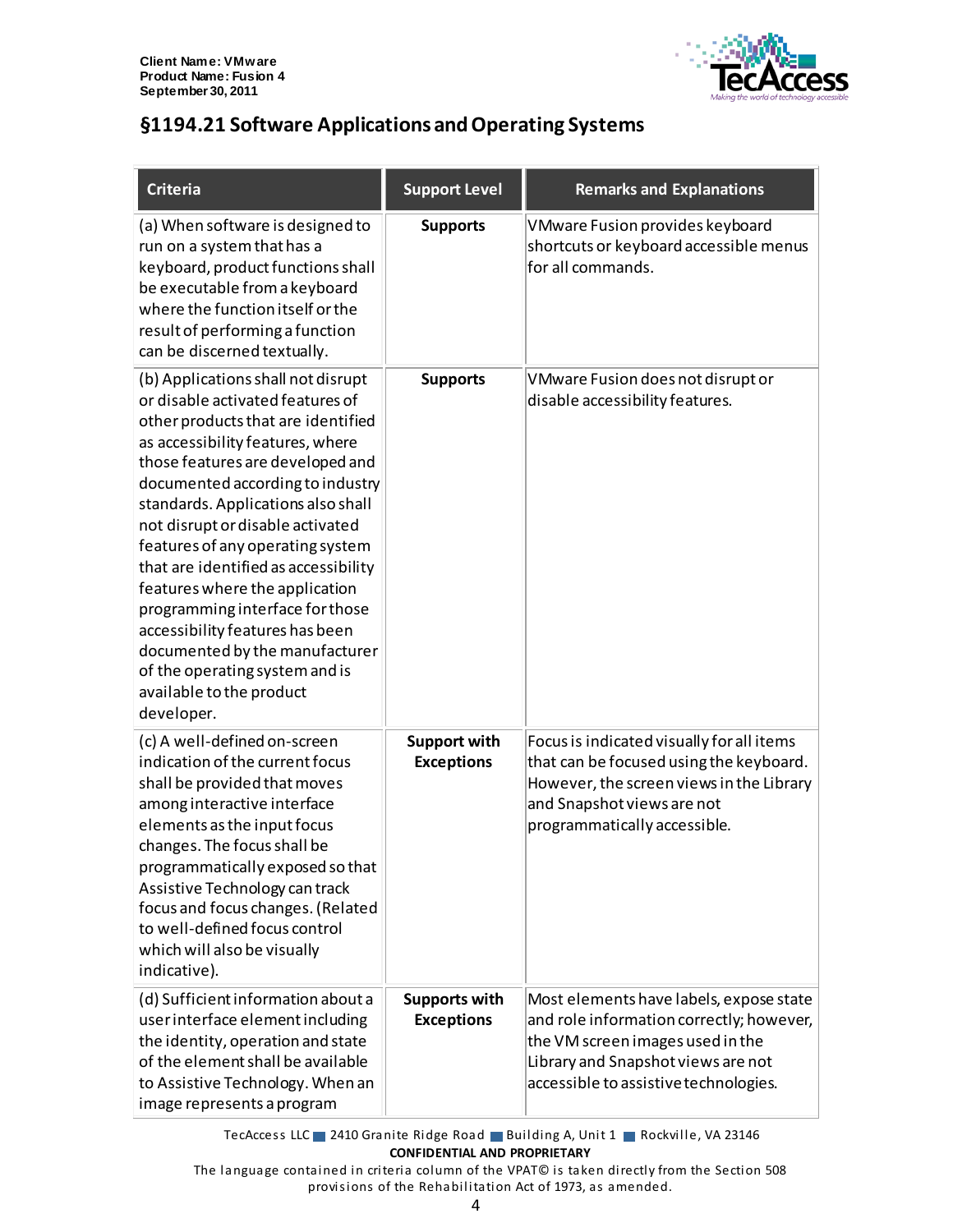

| <b>Criteria</b>                                                                                                                                                                                                                           | <b>Support Level</b>                      | <b>Remarks and Explanations</b>                                                                                                            |
|-------------------------------------------------------------------------------------------------------------------------------------------------------------------------------------------------------------------------------------------|-------------------------------------------|--------------------------------------------------------------------------------------------------------------------------------------------|
| element, the information<br>conveyed by the image must also<br>be available in text.                                                                                                                                                      |                                           |                                                                                                                                            |
| (e) When bitmap images are used<br>to identify controls, status<br>indicators, or other programmatic<br>elements, the meaning assigned<br>to those images shall be<br>consistent throughout an<br>application's performance.              | <b>Supports</b>                           | VMware Fusion uses images consistently<br>throughout the application.                                                                      |
| (f) Textual information shall be<br>provided through operating<br>system functions for displaying<br>text. The minimum information<br>that shall be made available is text<br>content, text input caret location,<br>and text attributes. | <b>Supports</b>                           | VMware Fusion provides all text through<br>operating system functions.                                                                     |
| (g) Applications shall not override<br>user selected contrast and color<br>selections and other individual<br>display attributes.                                                                                                         | <b>Supports</b>                           | VMware Fusion does not override user<br>selected contrast and color selections.                                                            |
| (h) When animation is displayed,<br>the information shall be<br>displayable in at least one non-<br>animated presentation mode at<br>the option of the user.<br>(Animation)                                                               | <b>Supports with</b><br><b>Exceptions</b> | <b>VMware Fusion uses animated</b><br>transitions between screens; however,<br>these animations stop after the new<br>screen is displayed. |
| (i) Color coding shall not be used<br>as the only means of conveying<br>information, indicating an action,<br>prompting a response, or<br>distinguishing a visual element.                                                                | <b>Supports with</b><br><b>Exceptions</b> | VMware Fusion uses a colored rectangle<br>to indicate focus in the Library and<br>Snapshot views.                                          |
| (j) When a product permits a user<br>to adjust color and contrast<br>settings, a variety of color<br>selections capable of producing a<br>range of contrast levels shall be<br>provided.                                                  | <b>Not Applicable</b>                     | VMware Fusion uses standard system<br>colors and does not permit a user to<br>adjust color and contrast settings.                          |
| (k) Software shall not use flashing<br>or blinking text, objects, or other<br>elements having a flash or blink                                                                                                                            | <b>Supports</b>                           | VMware Fusion does not use flashing or<br>blinking text.                                                                                   |

TecAccess LLC 2410 Granite Ridge Road Building A, Unit 1 Rockville, VA 23146 **CONFIDENTIAL AND PROPRIETARY**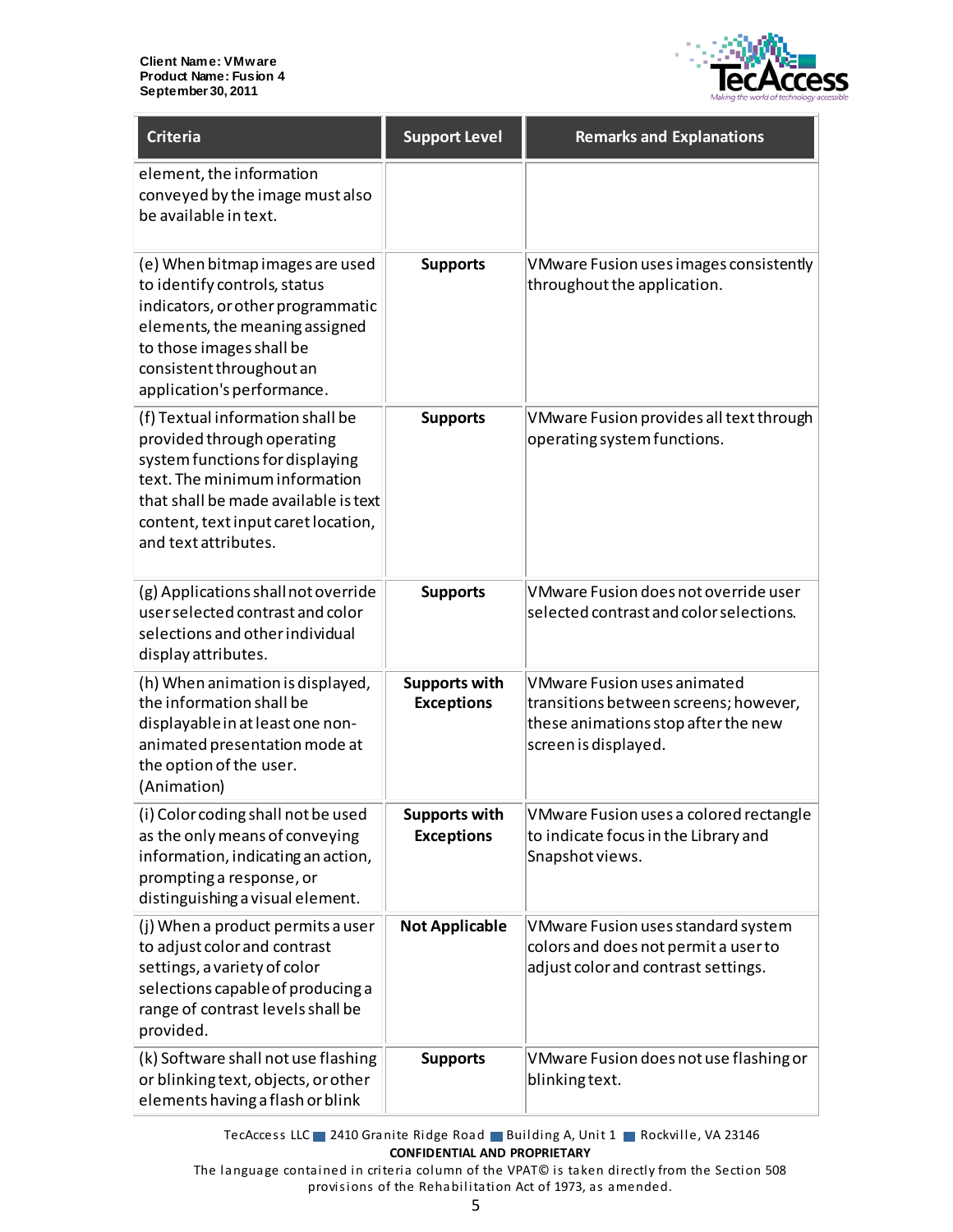

| Criteria                                                                                                                                                                                                                                                            | <b>Support Level</b>               | <b>Remarks and Explanations</b>                                                                                                         |
|---------------------------------------------------------------------------------------------------------------------------------------------------------------------------------------------------------------------------------------------------------------------|------------------------------------|-----------------------------------------------------------------------------------------------------------------------------------------|
| frequency greater than 2 Hz and<br>lowerthan 55 Hz.                                                                                                                                                                                                                 |                                    |                                                                                                                                         |
| (I) When electronic forms are<br>used, the form shall allow people<br>using Assistive Technology to<br>access the information, field<br>elements, and functionality<br>required for completion and<br>submission of the form, including<br>all directions and cues. | Supports with<br><b>Exceptions</b> | VMware Fusion forms are accessible;<br>however, they do not make use of<br>accessibility features in the OS such as<br>explicit labels. |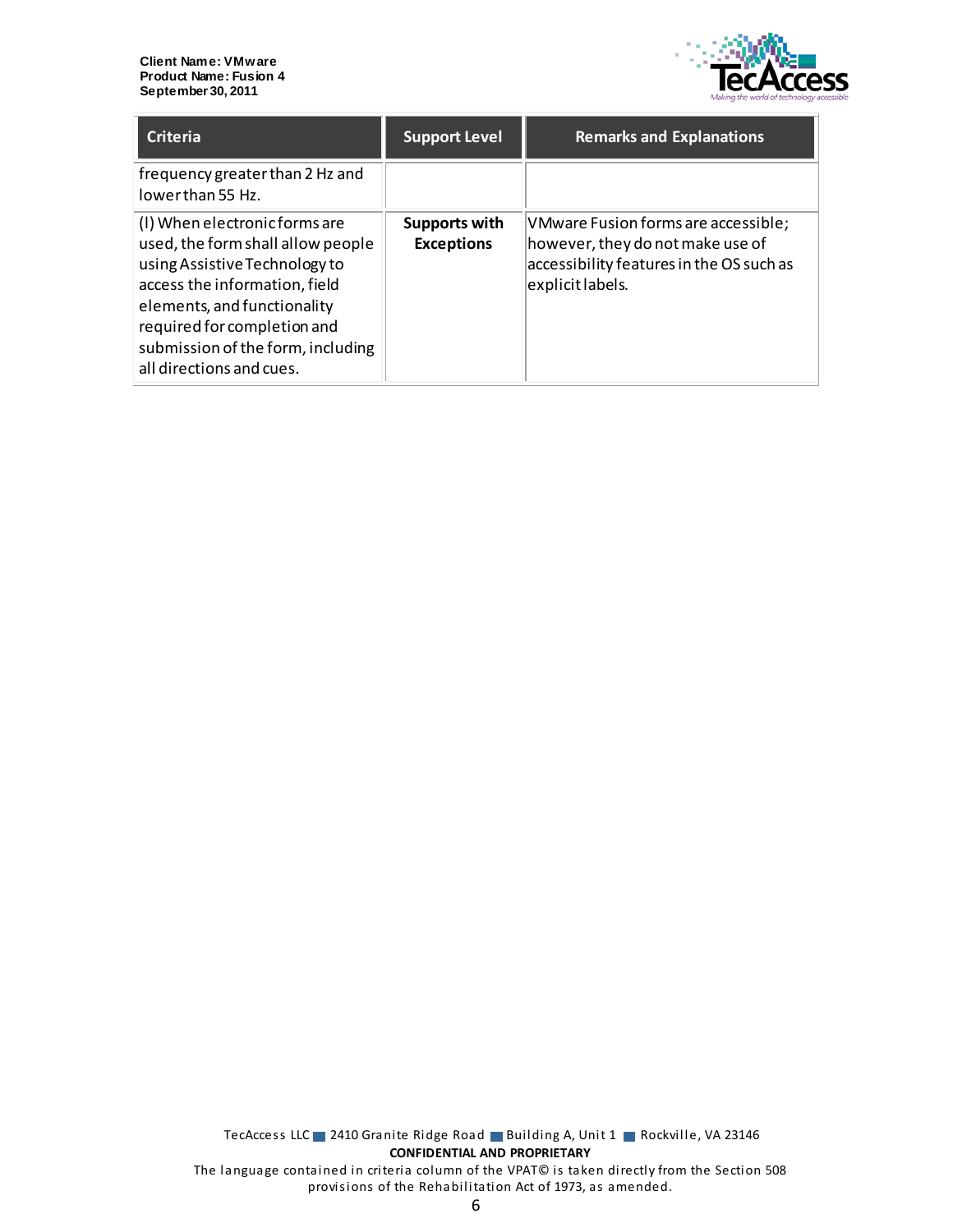

### <span id="page-6-0"></span>**§1194.31 Functional Performance Criteria**

| <b>Criteria</b>                                                                                                                                                                                                                                                                                                                     | <b>Support Level</b>                      | <b>Remarks and Explanations</b>                                                                                                                                                           |
|-------------------------------------------------------------------------------------------------------------------------------------------------------------------------------------------------------------------------------------------------------------------------------------------------------------------------------------|-------------------------------------------|-------------------------------------------------------------------------------------------------------------------------------------------------------------------------------------------|
| (a) At least one mode of operation<br>and information retrieval that does<br>not require user vision shall be<br>provided, or support for Assistive<br>Technology used by people who<br>are blind or visually impaired shall<br>be provided.                                                                                        | <b>Supports with</b><br><b>Exceptions</b> | VMware Fusion does not provide<br>complete support for assistive<br>technologies throughout the UI,<br>however, at least one accessible<br>alternative is provided for most<br>functions. |
| (b) At least one mode of operation<br>and information retrieval that does<br>not require visual acuity greater<br>than 20/70 shall be provided in<br>audio and enlarged print output<br>working together or independently,<br>or support for Assistive Technology<br>used by people who are visually<br>impaired shall be provided. | <b>Supports</b>                           | VMware Fusion provides support for<br>users who are visually impaired.                                                                                                                    |
| (c) At least one mode of operation<br>and information retrieval that does<br>not require user hearing shall be<br>provided, or support for Assistive<br>Technology used by people who<br>are deaf or hard of hearing shall be<br>provided                                                                                           | <b>Supports</b>                           | Hearing is not required.                                                                                                                                                                  |
| (d) Where audio information is<br>important for the use of a product,<br>at least one mode of operation and<br>information retrieval shall be<br>provided in an enhanced auditory<br>fashion, or support for assistive<br>hearing devices shall be provided.                                                                        | <b>Not Applicable</b>                     | Audio is not present.                                                                                                                                                                     |
| (e) At least one mode of operation<br>and information retrieval that does<br>not require user speech shall be<br>provided, or support for Assistive<br>Technology used by people with<br>disabilities shall be provided.                                                                                                            | <b>Supports</b>                           | User speech is not required.                                                                                                                                                              |
| (f) At least one mode of operation<br>and information retrieval that does<br>not require fine motor control or<br>simultaneous actions and that is<br>operable with limited reach and                                                                                                                                               | <b>Supports</b>                           | Fine motor control is not required to<br>use the application.                                                                                                                             |

TecAccess LLC 2410 Granite Ridge Road Building A, Unit 1 Rockville, VA 23146 **CONFIDENTIAL AND PROPRIETARY**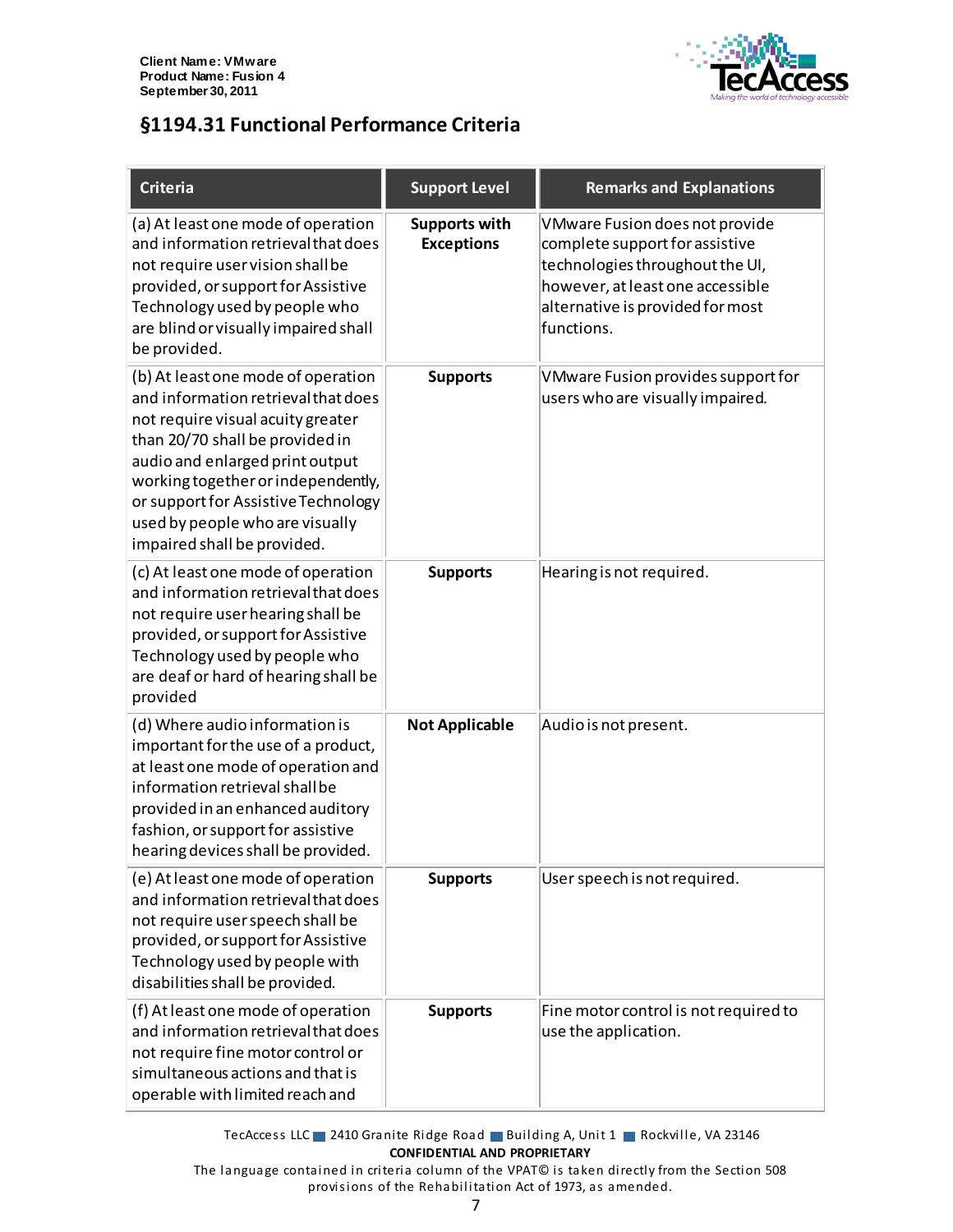**Client Name: VMware Product Name: Fusion 4 September 30, 2011**



| <b>Criteria</b>             | <b>Support Level</b> | <b>Remarks and Explanations</b> |
|-----------------------------|----------------------|---------------------------------|
| strength shall be provided. |                      |                                 |

TecAccess LLC 2410 Granite Ridge Road Building A, Unit 1 Rockville, VA 23146 **CONFIDENTIAL AND PROPRIETARY** The language contained in criteria column of the VPAT© is taken directly from the Section 508 provisions of the Rehabilitation Act of 1973, as amended.